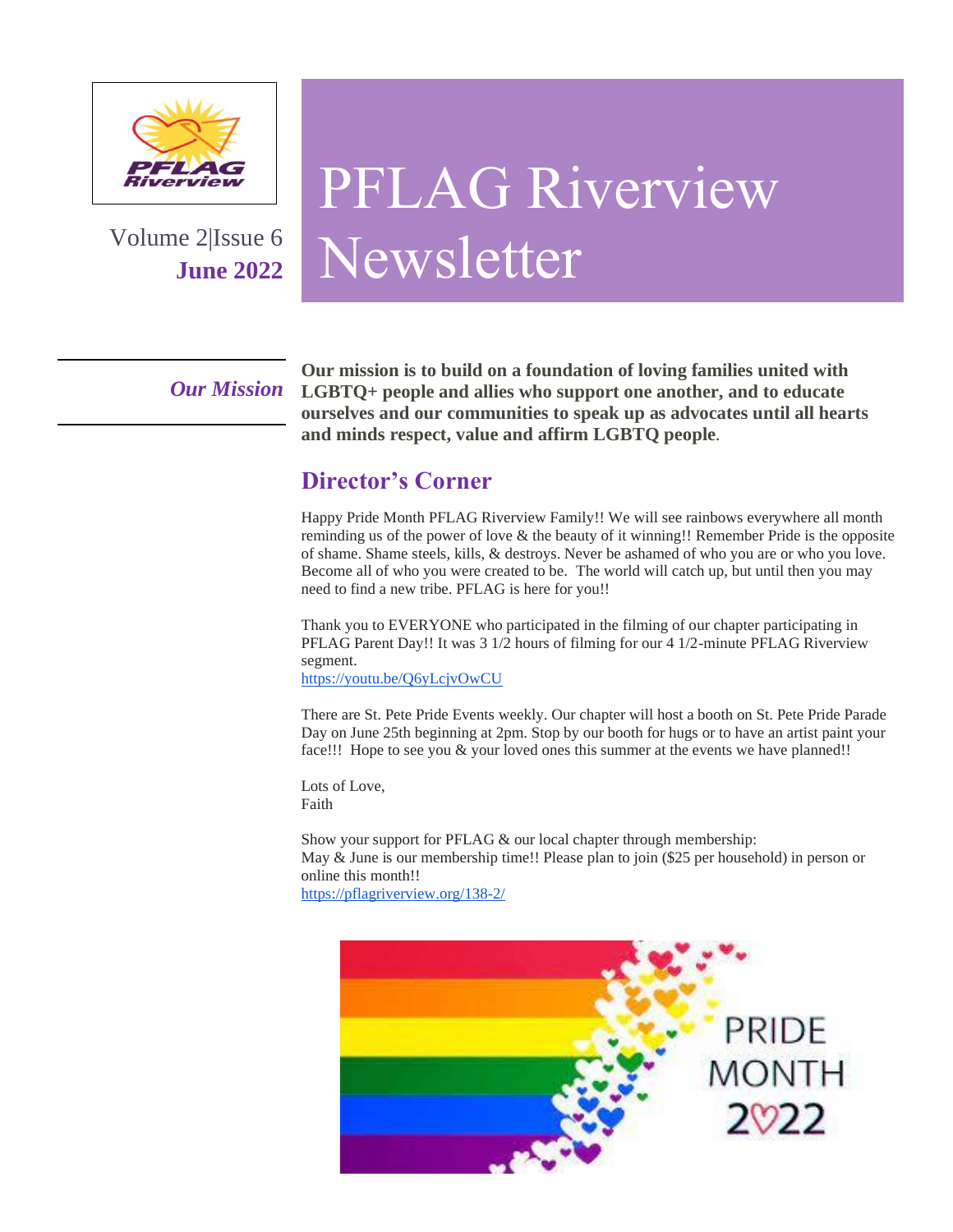## **Celebrate Pride ALL Summer with PFLAG Riverview**



St. Pete Pride has events all month long! Please click [here](https://www.stpetepride.org/explore-events/st-pete-pride-events) to see events.

## **June 17th 7:00pm**: All Inclusive LGBTQ Youth Pride Prom



Ages 14-20 are welcome.

Light appetizers and non-alcoholic drinks will be provided. Hot fresh pizza delivered at 10pm.

Billboard Magazine Club DJ Greg Anderson [\(www.GregAndersonEvents.com\)](http://www.gregandersonevents.com/?fbclid=IwAR1Jv4jl3tE0Oolf2nriv4oDCAAdlvWH8fjGtVHJHzpgE3m07Oqdv-op3tM) Two "Wonderland" Character Drag Shows featuring Brianna Summers, Charlotte Diamond Star & Guest.

ALL ARE ROYALTY HERE photo area will be open for you and your date, as well as group photos! Dress code - Our prom offers a safe space for all to be celebrated as their authentic selves, dress in fabulous formal or semiformal attire of your choice. You can even dress in your favorite Wonderland outfit! All forms of gender expression are welcome.

Rules: No re-entry will be allowed once an attendee leaves event, without extenuating circumstances, no outside food or drinks, no smoking permitted, no weapons

Que the party lights! Kick off your shoes, dance the night away and make memories that will last a lifetime! There will be tickets available at the door for an additional \$5.00. For tickets clic[k here](http://www.eventbrite.com/e/lgbtq-youth-pride-prom-the-regent-in-riverview-fl-tickets-295826554187)

Questions? Emai[l pflagriverviewfamily@gmail.com](mailto:pflagriverviewfamily@gmail.com)

There will be tickets available at the door for an additional \$5.00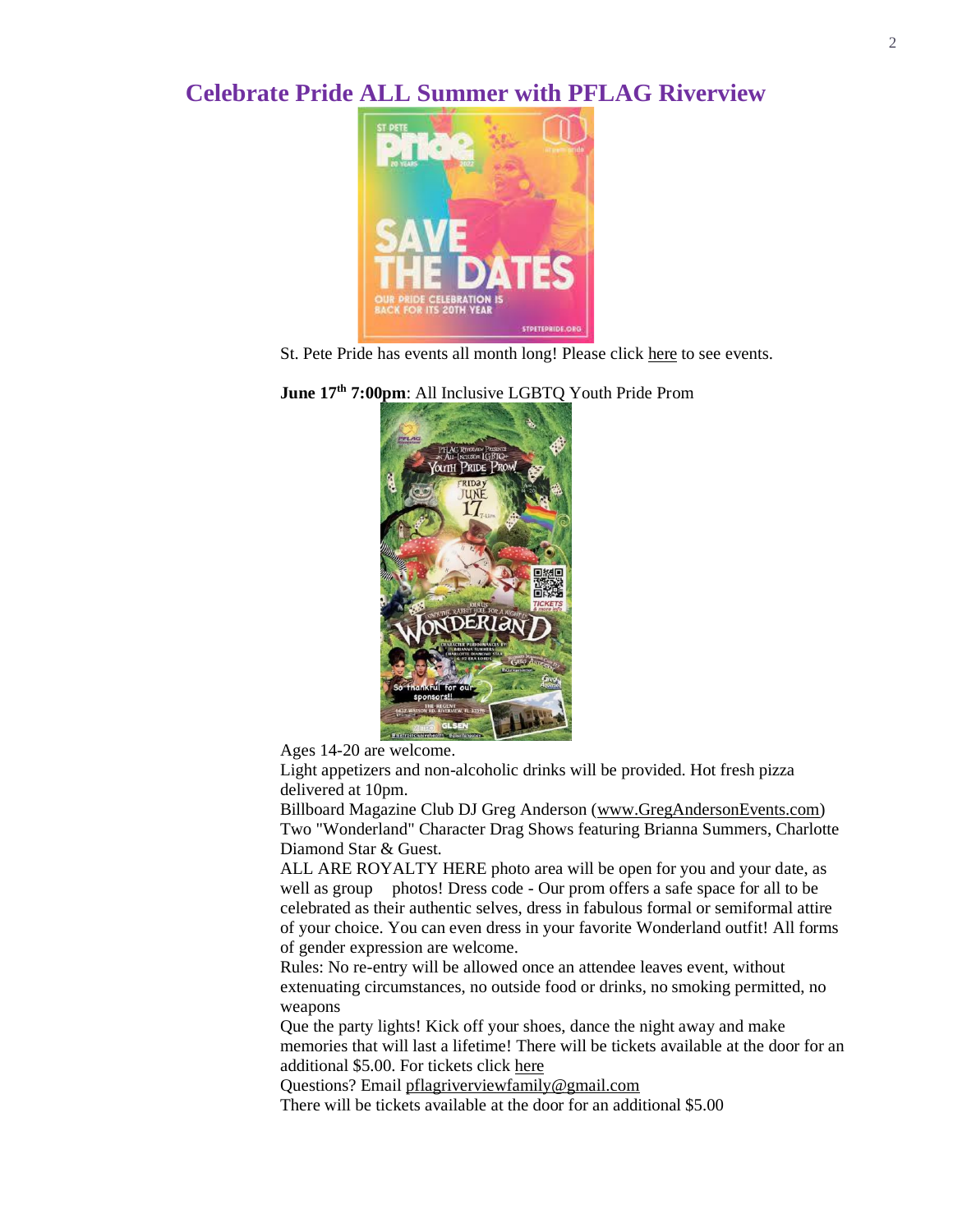#### **June 25th 2pm**: PFLAG RIVERVIEW booth at St. Pete Pride

 **July 9th 11-2pm**: Street Art Class at Center Place Cost: Free, 2 slices of Pizza served ONLY 20 SPOTS AVAILABLE REGISTER TODAY by Email names, pronouns, & ages to Pflagriverviewfamily@gmail.com Add "Street Art" in the subject line.

**July 14th**: Drag Queen Trivia at My Pie in Brandon. (More Details to come)

**July 23rd 3-5pm**: PFLAG Family Day at Brandon Crossroads Bowling Alley Come to Bowl or Hang Out! \$15 per person. (Shoes included) Space for bowlers is limited. To register email names & pronouns to Pflagriverviewfamily@gmail.com with

Bowling in the subject line. We will collect cash or check in advance or on Family Day!!

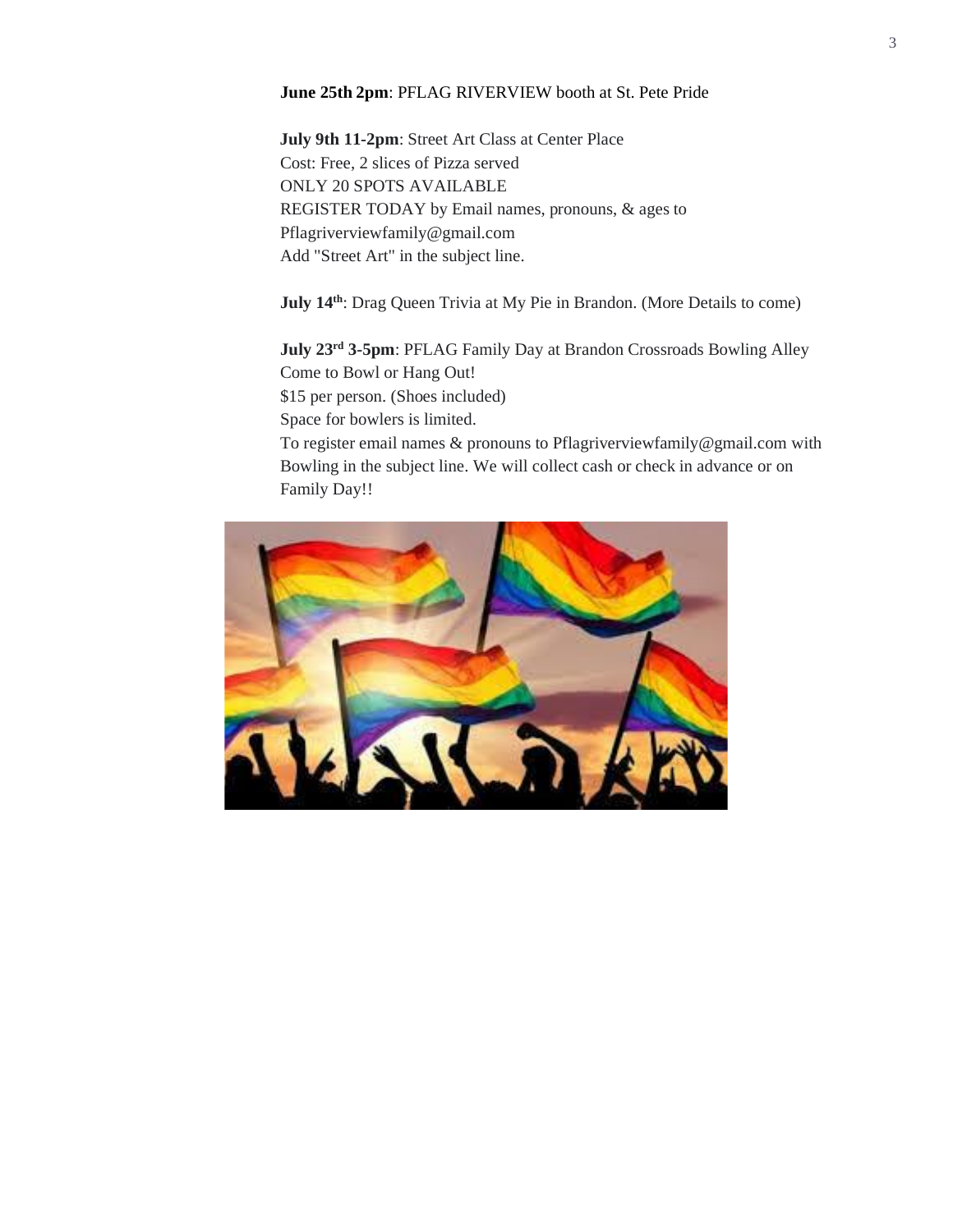## **Upcoming Events**

## **June 14th 7pm**: PFLAG Riverview Connects Zoom meeting

Lucas Wehle is a trans man who has dedicated his life to social justice advocacy. Born and raised in Tampa, FL, Lucas has become an expert over the years on the resources that exist in the Tampa Bay Area. After coming out during his college career at the University of South Florida, he began sharing his story to increase education around trans identities and became passionate about helping others access the resources that he desperately needed years prior. In his free time Lucas took every opportunity to share his story, leading workshops, speaking in classes, and mentoring other trans students. In 2015, Lucas started his career working at Metro Inclusive Health, a local LGBTQ+ non-profit, where he developed and facilitated support and outreach programs specifically aimed to support gender diverse individuals. In 2016, Lucas led the creation of the Trans Services Division where he managed a team focused solely on the needs of the local trans community. In 2021, he switched careers to a broader field with a company called Unite Us where he now works in Diversity, Equity, and Inclusion and he also has a private LGBTQ+ DEI consulting business on the side.



**June 17th 7pm-11pm**: Join us down the rabbit hole for… A Night in Wonderland PFGLAG Riverview is proud to bring you an all-inclusive LGBTQ+ Youth Pride Prom!

**June 25th 2pm**: PFLAG Riverview Booth at St. Pete Pride

**June 27th 7pm**: PFLAG Riverview Connects In person Support Meeting Cindi Grace Miller will be bringing us a teaching on gender at our June in person meeting!

What is Gender?

During this seminar Cindi Grace will explore exactly where gender comes from and what it is. She will also share how to be the best parent, spouse, grandparent, and ally to people you love, who reveal that their gender is not what you thought.

During this night Cindi Grace will examine why we struggle with people changing gender and look at some of the biggest barriers to their acceptance in our world. This night is perfect for anyone struggling with their own gender, the gender of a loved one, and the idea of transgender as a whole.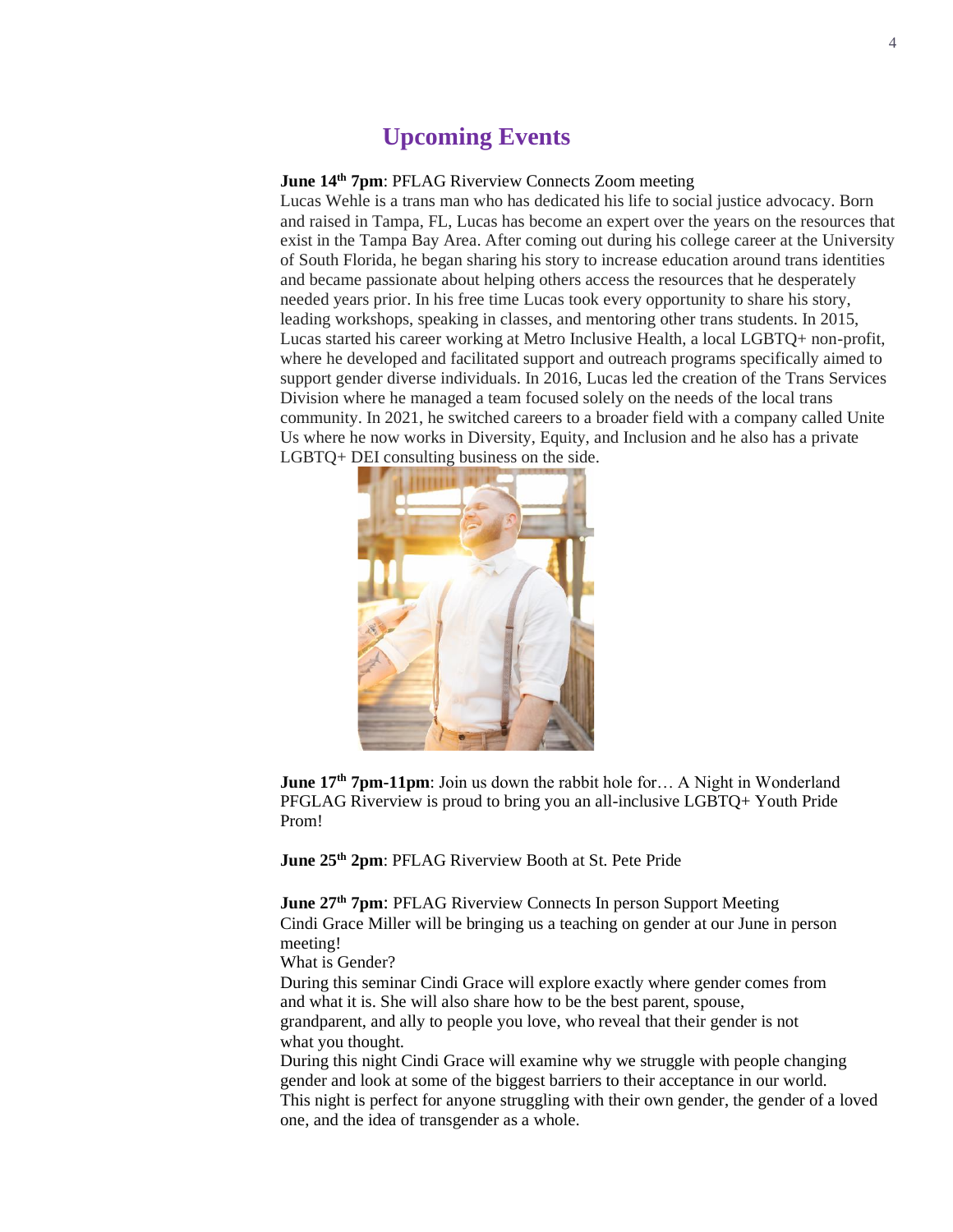

# **Future Events**

**July 9th 11am-2pm:** Street Art Class at Center Place

**July 12th 7pm**: PFLAG Riverview Connects Zoom Support Meeting

**July 14th**: Drag Queen Trivia at My Pie in Brandon. (More Details to come)

**July 23rd 3pm-5pm**: PFLAG Family Day at Brandon Crossroads Bowling Alley

\*\*\*From time to time, we have special guests share on both zoon and in-person support meetings. Please feel free to email Faith at

[Pflagriverviewfamily@gmail.com](mailto:Pflagriverviewfamily@gmail.com) to offer your suggestions for future topics of discussion. \*